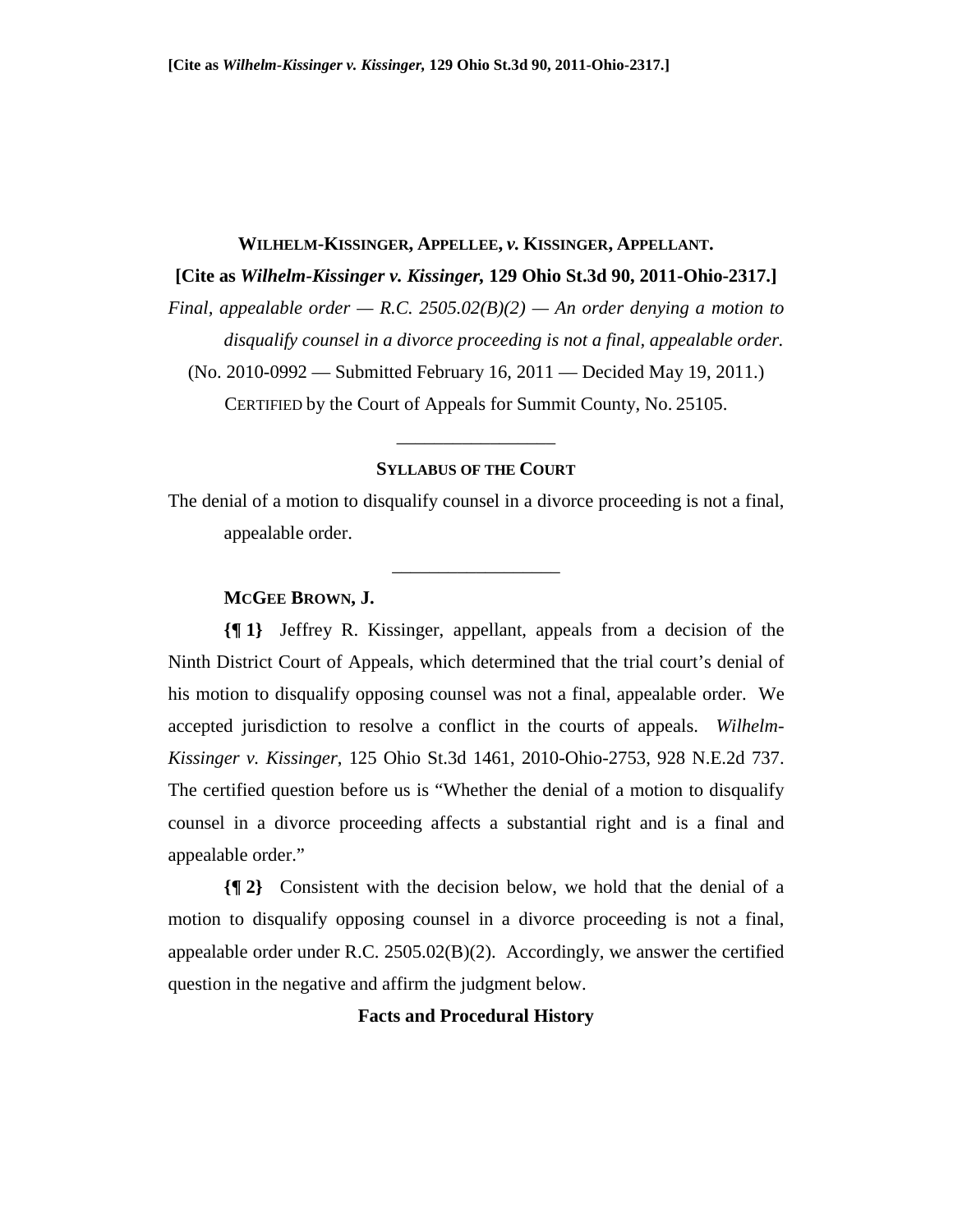**{¶ 3}** This appeal stems from divorce proceedings involving Kissinger and appellee, Beth A. Wilhelm-Kissinger. During the proceedings, a dispute arose regarding allegedly illegally obtained and privileged e-mail messages between Kissinger and his attorney that Wilhelm-Kissinger had apparently taken from Kissinger's computer and given to her attorney. Kissinger moved the Summit County Court of Common Pleas Domestic Relations Division to disqualify Wilhelm-Kissinger's attorney. After a hearing in which Wilhelm-Kissinger's attorney reported that he never sought or reviewed any of the e-mail messages in question, the trial court denied the disqualification motion, and Kissinger appealed.

**{¶ 4}** The Ninth District Court of Appeals dismissed Kissinger's appeal, determining that it had no jurisdiction because the denial was not a final, appealable order under R.C. 2505.02(B)(4) ("An order is a final order that may be reviewed \* \* \* [if it] grants or denies a provisional remedy"). Kissinger moved for reconsideration, arguing that the denial constituted a final, appealable order under R.C. 2505.02(B)(2) ("An order is a final order that may be reviewed  $*$  $*$ [if it] affects a substantial right made in a special proceeding  $* * *$ "). The Ninth District Court of Appeals upheld its decision to dismiss the appeal. *Wilhelm-Kissinger v. Kissinger* (Apr. 15, 2010), Summit App. No. 25105. Kissinger then moved the court of appeals to certify a conflict between its reconsidered decision and the decision of the Tenth District Court of Appeals in *Crockett v. Crockett*, Franklin App. No. 02-AP-482, 2003-Ohio-585. In *Crockett*, the Tenth District Court of Appeals concluded that in light of the "well-established [principle] that the denial of a motion to disqualify counsel affects a substantial right," as well as the nature of "[d]ivorce [as] purely a matter of statute," the denial of a motion to disqualify opposing counsel is final and appealable under R.C. 2505.02(B)(2). Id. at ¶ 9-10. The Ninth District Court of Appeals certified the conflict, and we accepted jurisdiction over the appeal.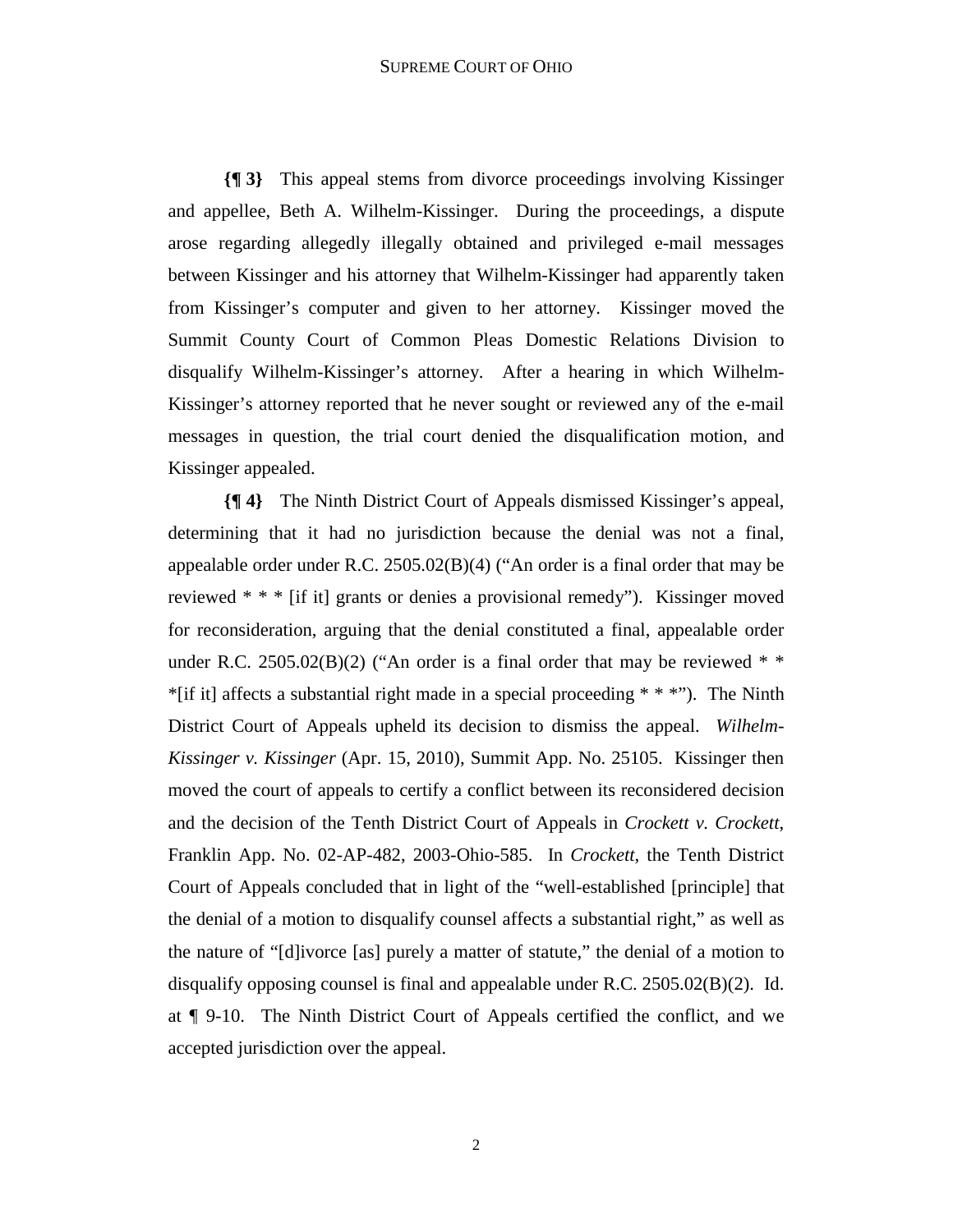### **Analysis**

**{¶ 5}** Ohio's courts of appeals have jurisdiction "to review and affirm, modify, or reverse final orders." Section 3(B)(2), Article IV, Ohio Constitution. R.C. 2505.02 sets forth several types of final, appealable orders. The present appeal involves the category defined by R.C.  $2505.02(B)(2)$ , which makes an "order that affects a substantial right made in a special proceeding" a final, appealable order.

**{¶ 6}** A "[s]pecial proceeding" is "an action or proceeding that is specially created by statute and that prior to 1853 was not denoted as an action at law or a suit in equity." R.C. 2505.02(A)(2). Therefore, divorce, a statutory matter that did not exist at common law, qualifies as a special proceeding. *State ex rel. Papp v. James* (1994), 69 Ohio St.3d 373, 379, 632 N.E.2d 889 (identifying divorce as a "special statutory proceeding" under R.C. 2505.02(B)(2) because "[t]here was no common-law right of divorce. Divorce is purely a matter of statute").

**{¶ 7}** An order affects a substantial right for the purposes of R.C.  $2505.02(B)(2)$  only if an immediate appeal is necessary to protect the right effectively. *Bell v. Mt. Sinai Med. Ctr.* (1993), 67 Ohio St.3d 60, 63, 616 N.E.2d 181 (To prevail in contending that an order affects a substantial right, "appellants must demonstrate that in the absence of immediate review of the order they will be denied effective relief in the future"). Covered rights include any "right that the United States Constitution, the Ohio Constitution, a statute, the common law, or a rule of procedure entitles a person to enforce or protect." R.C.  $2505.02(A)(1)$ .

**{¶ 8}** We have previously held that a decision *granting* a motion to disqualify opposing counsel is a final, appealable order that a party deprived of counsel can appeal immediately. See *Russell v. Mercy Hosp.* (1984), 15 Ohio St.3d 37, 39, 15 OBR 136, 472 N.E.2d 695 ("in the civil context, the grant of a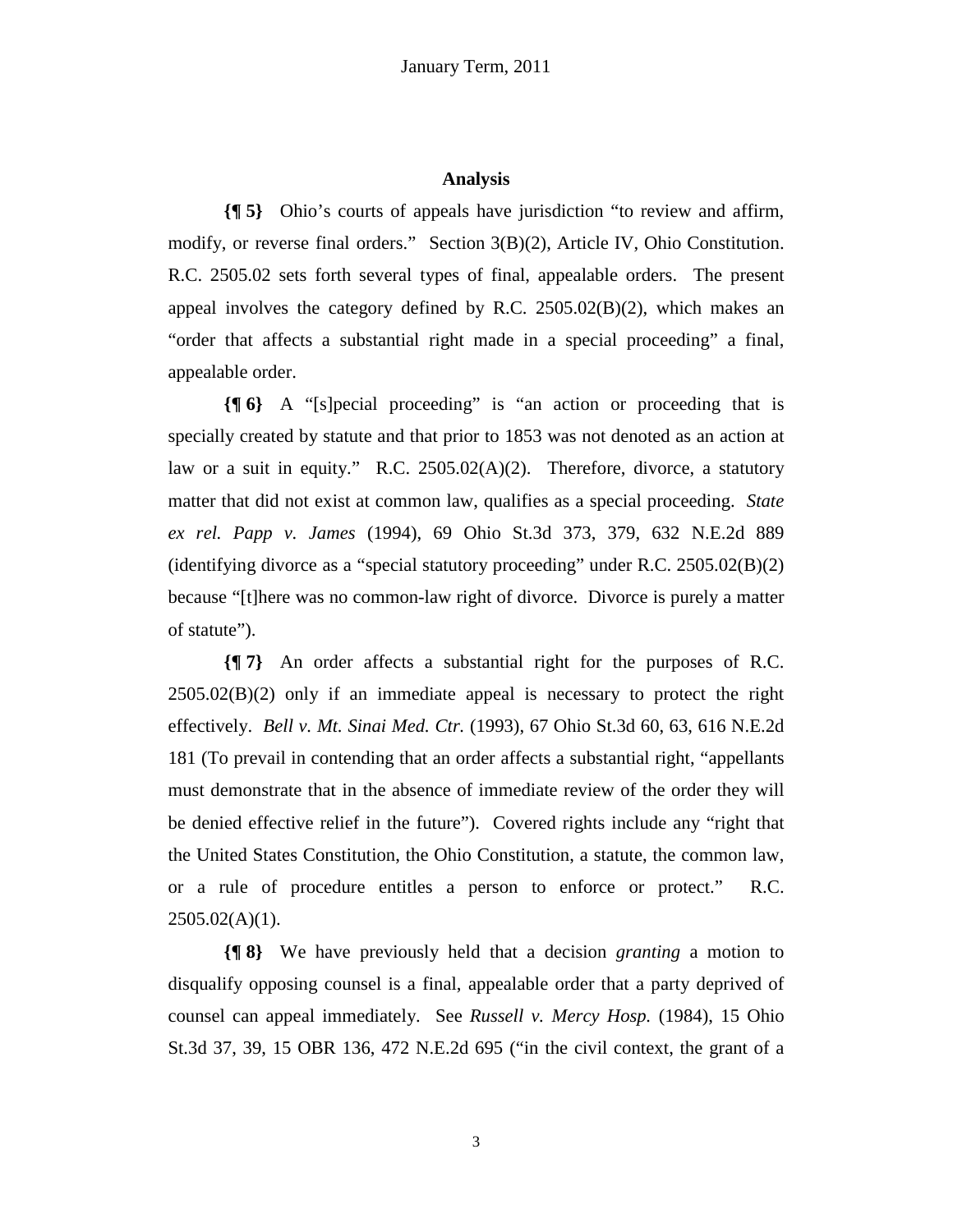motion to disqualify counsel \* \* \* constitutes a final appealable order under R.C. 2505.02"). See also *State v. Chambliss*, 128 Ohio St.3d 507, 2011-Ohio-1785, 947 N.E.2d 651, syllabus ("A pretrial ruling removing a criminal defendant's retained counsel of choice is a final order subject to immediate appeal"). We now address whether in the special proceeding of divorce, an order *denying* a motion to disqualify opposing counsel also qualifies as a final, appealable order under R.C. 2505.02(B)(2).

**{¶ 9}** Orders granting and denying disqualification of counsel differ in two key respects. First, an order granting disqualification immediately and definitely affects the party it deprives of chosen counsel; the purpose of appealing such an order is to prevent the removal itself. By contrast, an order denying disqualification, standing alone, affects no right held by the unsuccessful movant because there is no substantial right to disqualify opposing counsel.

**{¶ 10}** Second, an order granting disqualification typically imposes a permanent effect because it is unlikely to be reconsidered as a trial progresses. *Russell*, 15 Ohio St.3d at 41, 15 OBR 136, 472 N.E.2d 695, quoting *Firestone Tire & Rubber Co. v. Risjord* (1981), 449 U.S. 368, 380, 101 S.Ct. 669, 66 L.Ed.2d 571 (Rehnquist, J., concurring), quoting *Cohen v. Beneficial Indus. Loan Corp.* (1949), 337 U.S. 541, 546-547, 69 S.Ct. 1221, 93 L.Ed. 1528 (" [U]nlike the denial of a motion disqualifying counsel, which is ' "subject to reconsideration from time to time" ' during the progress of the trial, a trial court, for all practical purposes, will be unlikely to ever have an opportunity to change its ruling granting disqualification"). Therefore, a grant of a motion to disqualify counsel must be appealed immediately or its effect will be irreversible. An order denying disqualification, however, lacks a similarly permanent effect. See *Russell* at 41 ("In contrast to a motion denying disqualification, a motion so granting is necessarily more conclusive. \* \* \* It has irreparable and unreviewable consequences for the individual who hired the disqualified counsel as well as for